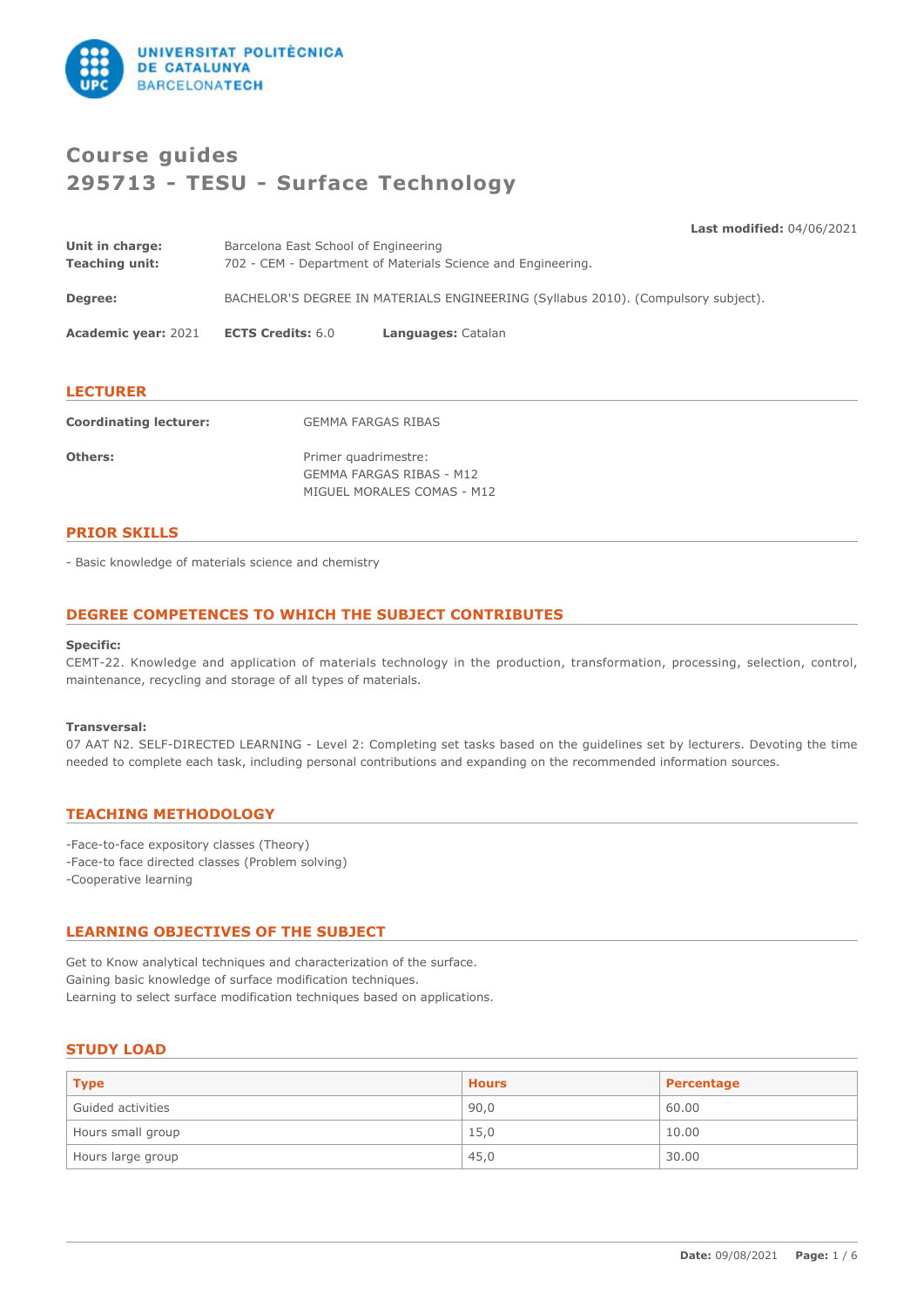

**Total learning time:** 150 h

# **CONTENTS**

#### **(ENG) Chapter 1. Introduction**

## **Description:**

- 1.1. Surface engineering goals
- 1.2. Surface description
- 1.3. Surface phenomena: corrosión, wear and fatigue

#### **Specific objectives:**

Describe the surface phenomena that limit the useful life of materials and understand the ways that engineering surfaces offers to control and reduce their effects.

**Full-or-part-time:** 5h Theory classes: 3h Self study : 2h

#### **(ENG) Chapter 2. Surface characterization**

#### **Description:**

2.1. Microscopy techniques

- 2.2. Spectroscopy techniques
- 2.3. Measurements and tests

#### **Specific objectives:**

Describe the surface characterization techniques at different scales to determine: microstructure, chemical composition and mechanical properties

## **Full-or-part-time:** 18h

Theory classes: 7h Self study : 11h

# **(ENG) Chapter 3. Surface cleaning:**

#### **Description:**

- 3.1 Degreasing processes
- 3.2 Removal of organic deposits
- 3.3 Removal of protective layers
- 3.4 Removal of corrosión and oxidation products

#### **Specific objectives:**

To understand the importance of cleaning processes prior to surface modification. Establish a criterion to select the appropriate cleaning process depending on the initial state of the surface and/or further treatment and/or application.

**Full-or-part-time:** 14h Theory classes: 5h Self study : 9h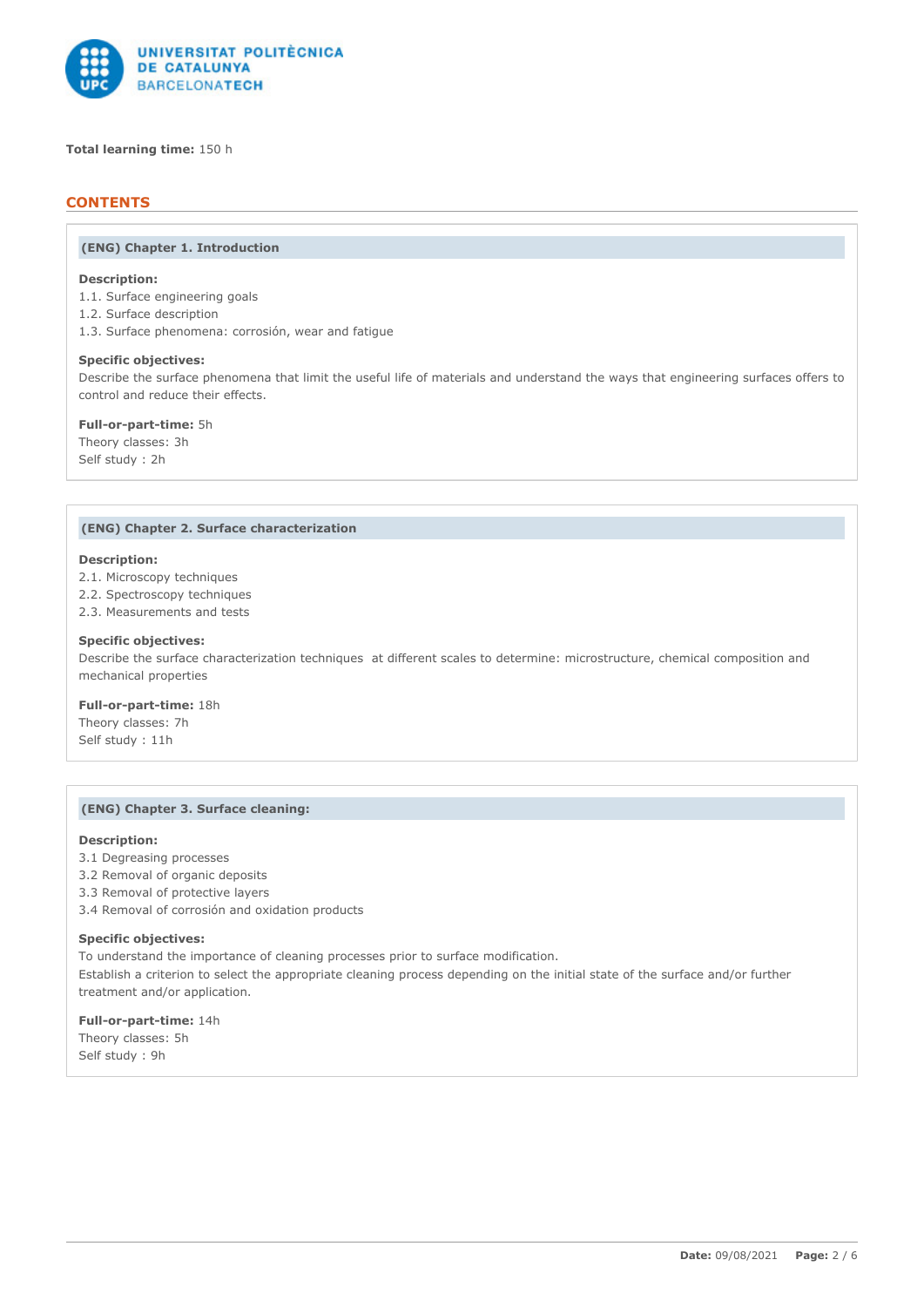

## **(ENG) Chapter 4. Surface modification without changing the material chemically**

## **Description:**

4.1. Thermal treatments: Quenching and annealing

4.2. Mechanical treatments: Shot peening

## **Specific objectives:**

Understand basic therory of these processes Describe the stages on which these processes are carried out at industrial level Understand their effect on the surface regarding microstructure and mechanical properties Know under which work conditions these processes are useful

**Related activities:** Presentation of case studies

**Full-or-part-time:** 12h Theory classes: 7h Self study : 5h

#### **(ENG) Chapter 5. Surface modification by altering surface chemistry**

#### **Description:**

- 5.1. Carburization
- 5.2. Nitruration
- 5.3. Passivation
- 5.4. Phosphatation
- 5.5. Ionic implantation

## **Specific objectives:**

1-Understand basic therory of these processes 2-Describe the stages on which these processes are carried out at industrial level 3-Understand their effect on the surface regarding microstructure and mechanical properties 4-Know under which work conditions these processes are useful

**Related activities:** Presentation of case studies

**Full-or-part-time:** 21h Theory classes: 12h Self study : 9h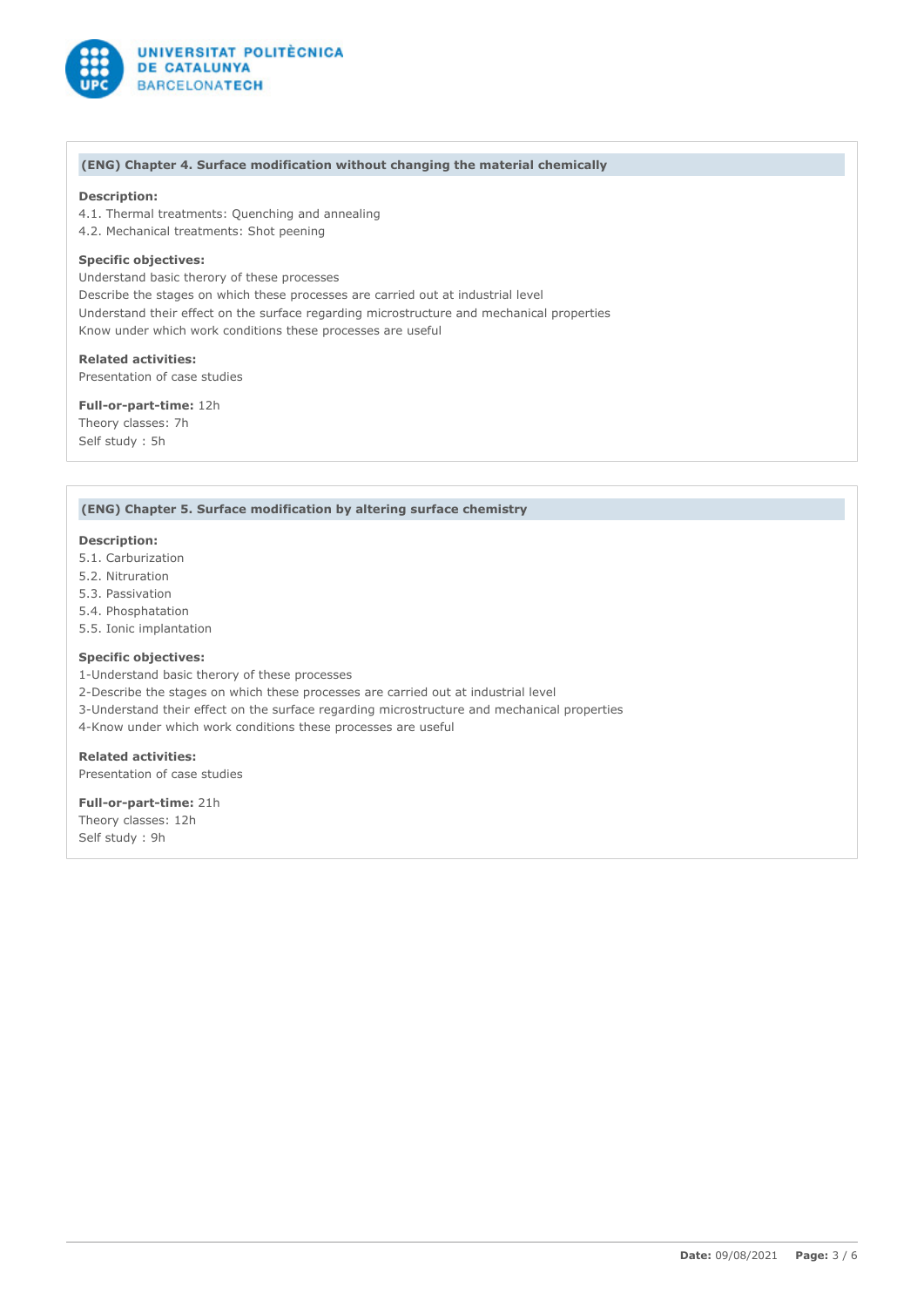

#### **(ENG) Chapter 6. Surface modification by adding a new material onto the surface (coating). Conventional techniques**

## **Description:**

6.1.Introduction to coatings 6.2. ELectroplating 6.3. Electroless 6.4. Galvanized

#### **Specific objectives:**

Understand basic therory of these processes Describe the stages on which these processes are carried out at industrial level Understand their effect on the surface regarding microstructure and mechanical properties Know under which work conditions these processes are useful

**Related activities:** Presentation of case studies

**Full-or-part-time:** 21h Theory classes: 11h

Self study : 10h

## **(ENG) Chapter 7. Surface modification by adding a new material onto the surface (coating). Advanced techniques**

# **Description:**

- 7.1. Thermal spray
- 7.2. Chemical vapor deposition
- 7.3. Physical vapor depositio

## **Specific objectives:**

Understand basic therory of these processes Describe the stages on which these processes are carried out at industrial level Understand their effect on the surface regarding microstructure and mechanical properties Know under which work conditions these processes are useful

**Related activities:** Presentation of case studies

**Full-or-part-time:** 16h Theory classes: 7h Self study : 9h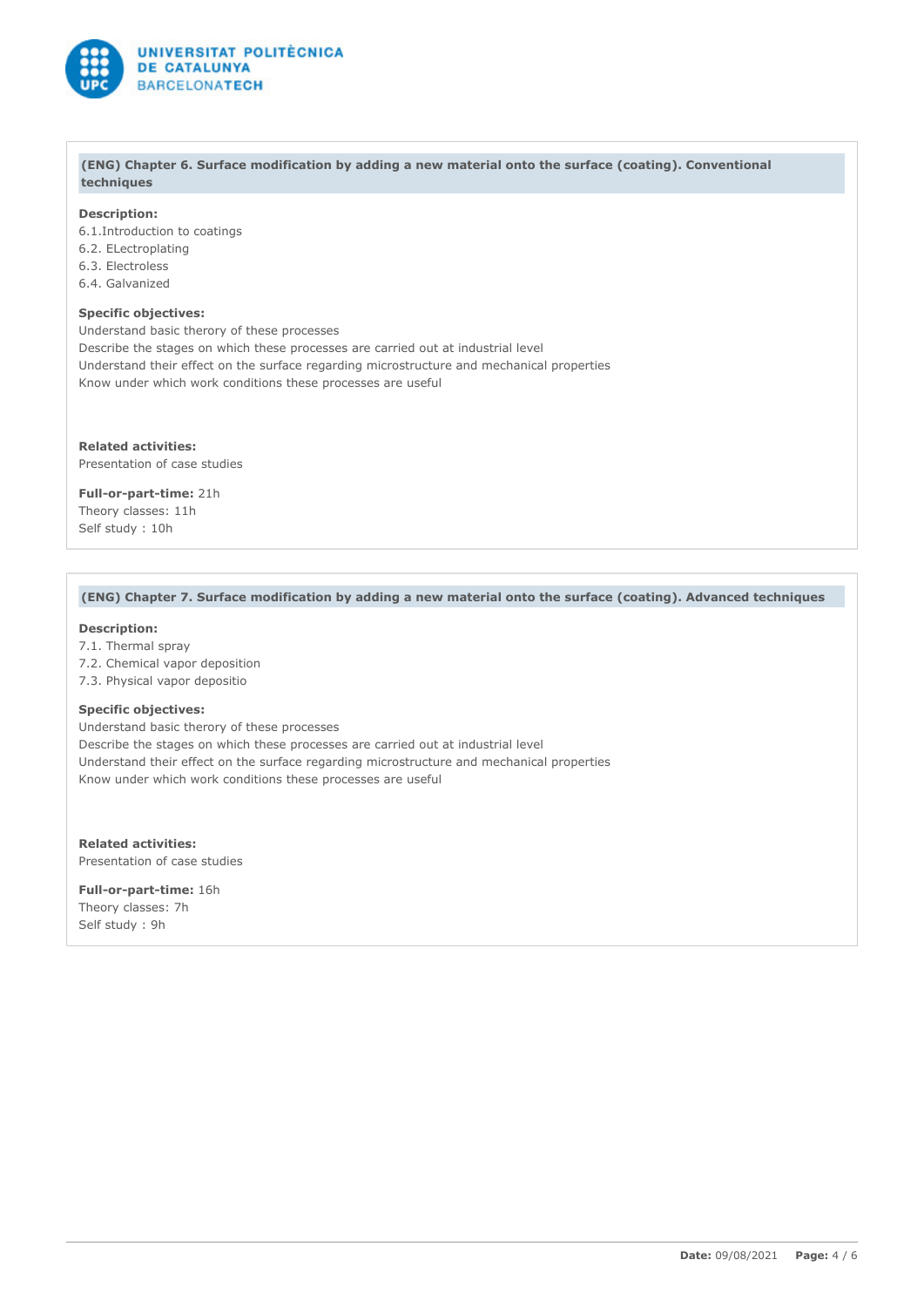

#### **(ENG) Chapter 8. Surface modification by adding a new material onto the surface (coating): Organic coatings**

## **Description:**

- 8.1. Technology and functions
- 8.2. Types and selection criteria
- 8.3. Aplication processes
- 8.4. Phatological processes

## **Specific objectives:**

Understand basic therory of these processes Describe the stages on which these processes are carried out at industrial level Understand their effect on the surface regarding microstructure and mechanical properties Know under which work conditions these processes are useful

**Related activities:** Presentation of case studies

**Full-or-part-time:** 16h

Theory classes: 6h Self study : 10h

#### **Chapter 9. Nanotechnology in surfaces**

**Description:** content english

## **Specific objectives:**

Understand basic therory of these processes Describe the stages on which these processes are carried out at industrial level Understand their effect on the surface regarding microstructure and mechanical properties Know under which work conditions these processes are useful

**Full-or-part-time:** 7h Theory classes: 2h Self study : 5h

## **GRADING SYSTEM**

First partial test: 15% Second partial test: 25% Third partial test: 35% Autonomous learning: 15% Laboratory: 10%

In this subject a reassessment test will be scheduled. The students will be able to access the re-assessment test that meets the requirements set by the EEBE in its Assessment and Permanence Regulations (https://eebe.upc.edu/ca/estudis/normatives-academiques/documents/eebe-normativa-avaluacio-i-permanencia-18-19-aprovat-je-20 18-06-13.pdf)